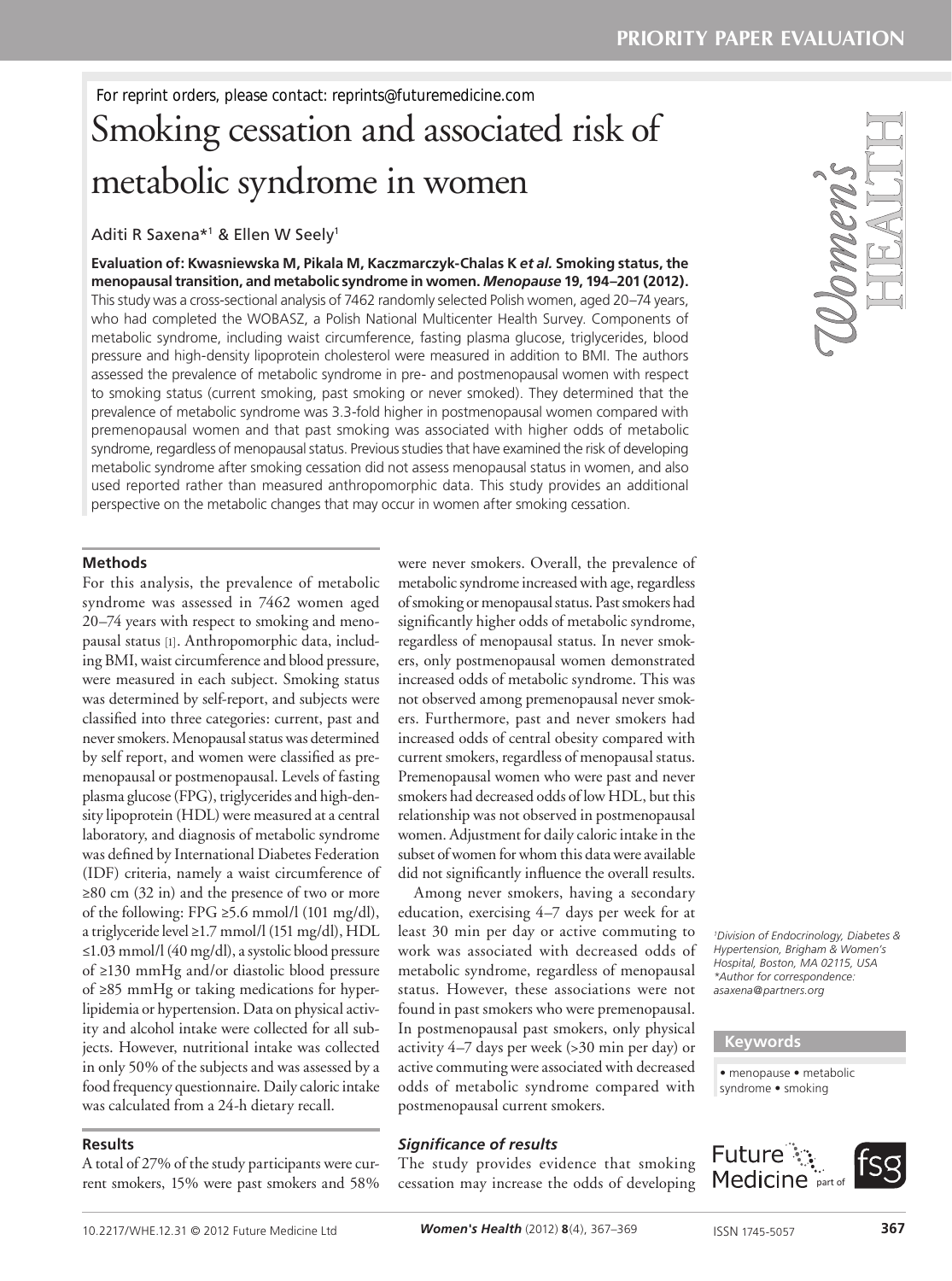metabolic syndrome, regardless of menopausal status. Strengths of the study include the size and age range of the subject population, direct measurement of anthropomorphic data in all subjects, collection of nutritional intake in a subset of patients and collection of data regarding menopausal status. Of note, the authors defined the presence of metabolic syndrome by the IDF criteria [2], which uses a smaller cut-off waist circumference ( $\geq 80$  cm or 32 in) than other definitions that use either waist-to-hip ratio or waist circumference ( $\geq 88$  cm or 35 in) in women [3]. There is considerable debate about the superiority of the IDF versus Adult Treatment Panel (ATP) III definitions for metabolic syndrome. Metabolic syndrome is important in its predictive value for cardiovascular disease and diabetes mellitus, and ATP III has been shown to have higher predictive value for coronary events than IDF in some populations [4]. It would be of interest to determine the impact of smoking status on metabolic syndrome using ATP III criteria in this study population.

Waist circumference was noted to be significantly higher in past and never smokers, compared with current smokers, regardless of menopausal status. In premenopausal women, past and never smokers were not at significantly increased odds for other components of metabolic syndrome. Similarly, postmenopausal women who were past and never smokers were also not at significantly increased odds of many other components of metabolic syndrome, including elevated triglycerides, low HDL or elevated FPG. Since waist circumference was a major factor leading to women making the criteria for metabolic syndrome, the use of a higher waist circumference cut-off, as supported by ATP III criteria, may have led to no significant increase in metabolic syndrome in past smokers.

Since this is a cross-sectional study, it is possible that there were other exposures associated with both smoking status and risk factors for metabolic syndrome that could explain the presence of metabolic syndrome in specific groups.

While this study focused on metabolic syndrome as a risk factor for cardiovascular mortality, the authors acknowledge that cigarette smoking remains the leading preventable cause of morbidity and mortality worldwide [5]. The authors, however, do not discuss that the association of cigarette smoking with increased morbidity and mortality is not likely to be mediated primarily through metabolic factors, but rather through the direct effect of nicotine on coronary vasoconstriction, hypercoagulability and endothelial dysfunction [6,101]. Furthermore, nicotine may increase insulin resistance, and increased number of cigarettes smoked daily is directly associated with the risk of developing Type 2 diabetes [7]. With respect to women, cigarette smoking accelerates bone loss and increases the risk of hip fracture, a risk that can be reversed with smoking cessation [8]. Other conditions for which cigarette smoking significantly increases risk include pulmonary disease, lung cancer or other malignancies [9] and infections [10,11].

Smoking cessation has been associated with weight gain in several studies [12–14]. Despite weight gain, a large cohort study demonstrated that smoking cessation resulted in longevity benefits in both men and women [15]. Quitting smoking at a younger age resulted in greater life extension; however, even men and women who quit after the age of 65 years also experienced life extension of 1–4 years. This study did not report BMI or the prevalence of metabolic syndrome prior to and after smoking cessation. However, it has been well established in many studies that smoking cessation results in weight gain [12–14]. As a result, it appears that despite weight gain and associated metabolic changes after smoking cessation, smoking cessation still offers significant benefit with respect to mortality.

#### **Future perspective**

Kwasniewska *et al.* demonstrated that there is an increased prevalence of metabolic syndrome among postmenopausal women who were past and never smokers as compared with current smokers [1]. While smoking cessation is considered a leading approach to decrease morbidity and mortality worldwide, it may be associated with weight gain and increased risk of metabolic syndrome [5]. Kwasniewska *et al.* have demonstrated that both regular physical activity and active commuting were associated with decreased odds of developing metabolic syndrome in past smokers. This study supports that smoking cessation counseling should be coupled with broader lifestyle counseling focused on limiting weight gain by limiting nutritional intake and increasing physical activity, both of which may prevent the development of metabolic syndrome [1]. Future studies should focus on these lifestyle interventions to determine their direct effect on the development of metabolic changes after smoking cessation.